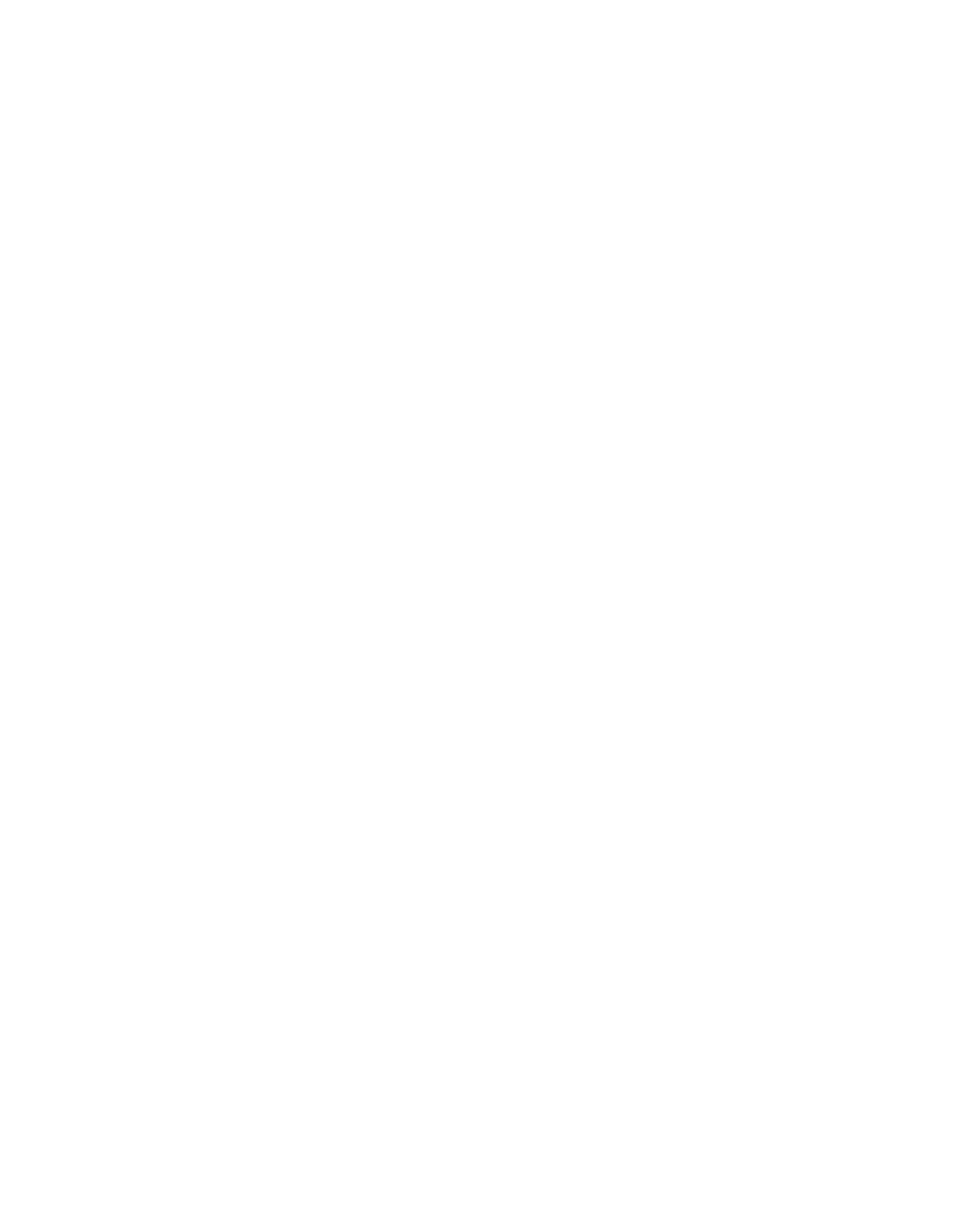# **Section 1** – All fields on this page are required (unless marked optional)

## **Select the plan you want to join:**

| $\Box$ 001    | Wellcare Dual Liberty (HMO D-SNP) <sup>1</sup> H2134 - includes prescription drug coverage<br>Bernalillo, Chaves, Cibola, Curry, Dona Ana, Luna, McKinley, Quay,<br>Rio Arriba, Roosevelt, San Juan, Sandoval, Santa Fe, Taos, Torrance,<br>and Valencia counties, NM | \$0 <sup>*</sup> per month |
|---------------|-----------------------------------------------------------------------------------------------------------------------------------------------------------------------------------------------------------------------------------------------------------------------|----------------------------|
| $\square$ 002 | <b>Wellcare Giveback (HMO)<sup>2</sup> H2134</b> - includes prescription drug coverage<br>Bernalillo, Dona Ana, Rio Arriba, Sandoval, Santa Fe, Torrance, and<br>Valencia counties, NM                                                                                | \$0 per month              |
| $\square$ 003 | Wellcare Dual Access (HMO D-SNP) <sup>1</sup> H2134 - includes prescription drug coverage<br>Bernalillo, Chaves, Cibola, Curry, Dona Ana, Luna, McKinley, Quay,<br>Rio Arriba, Roosevelt, San Juan, Sandoval, Santa Fe, Taos, Torrance,<br>and Valencia counties, NM  | \$0 <sup>*</sup> per month |
|               | Wellcare Assist (HMO) H2134 - includes prescription drug coverage<br>□ 004 Bernalillo, Dona Ana, Rio Arriba, Sandoval, Santa Fe, Torrance, and<br>Valencia counties, NM                                                                                               | \$32.50 per month          |
| $\square$ 005 | Wellcare No Premium (HMO) H2134 - includes prescription drug coverage<br>Bernalillo, Dona Ana, Rio Arriba, Sandoval, Santa Fe, Torrance, and<br>Valencia counties, NM                                                                                                 | \$0 per month              |
|               | Wellcare Patriot No Premium (HMO) H2134 - does not include prescription drug coverage<br>□ 006 Bernalillo, Dona Ana, Rio Arriba, Sandoval, Santa Fe, Torrance, and<br>Valencia counties, NM                                                                           | \$0 per month              |
| $\square$ 001 | Wellcare Assist Open (PPO) H9976 - includes prescription drug coverage<br>Bernalillo, Chaves, Cibola, Curry, Dona Ana, Luna, McKinley, Quay,<br>Rio Arriba, Roosevelt, Sandoval, Santa Fe, Taos, Torrance, and<br>Valencia counties, NM                               | \$23.90 per month          |
| $\square$ 002 | Wellcare No Premium Open (PPO) H9976 - includes prescription drug coverage<br>Bernalillo, Chaves, Cibola, Curry, Dona Ana, Luna, McKinley, Quay,<br>Rio Arriba, Roosevelt, Sandoval, Santa Fe, Taos, Torrance, and<br>Valencia counties, NM                           | \$0 per month              |
| $\square$ 003 | Wellcare Low Premium Open (PPO) H9976 - includes prescription drug coverage<br>Bernalillo, Chaves, Cibola, Curry, Dona Ana, Luna, McKinley, Quay,<br>Rio Arriba, Roosevelt, Sandoval, Santa Fe, Taos, Torrance, and<br>Valencia counties, NM                          | \$35 per month             |
| $\Box$ 004    | Wellcare Giveback Open (PPO) <sup>2</sup> H9976 - includes prescription drug coverage<br>Bernalillo, Chaves, Cibola, Curry, Dona Ana, Luna, McKinley, Quay,<br>Rio Arriba, Roosevelt, Sandoval, Santa Fe, Taos, Torrance, and<br>Valencia counties, NM                | \$0 per month              |
|               | 1You must meet specific enrollment criteria to enroll in this plan.<br>2An optional supplemental package is offered with this plan.<br>*Actual premium based on Low Income Subsidy status.                                                                            |                            |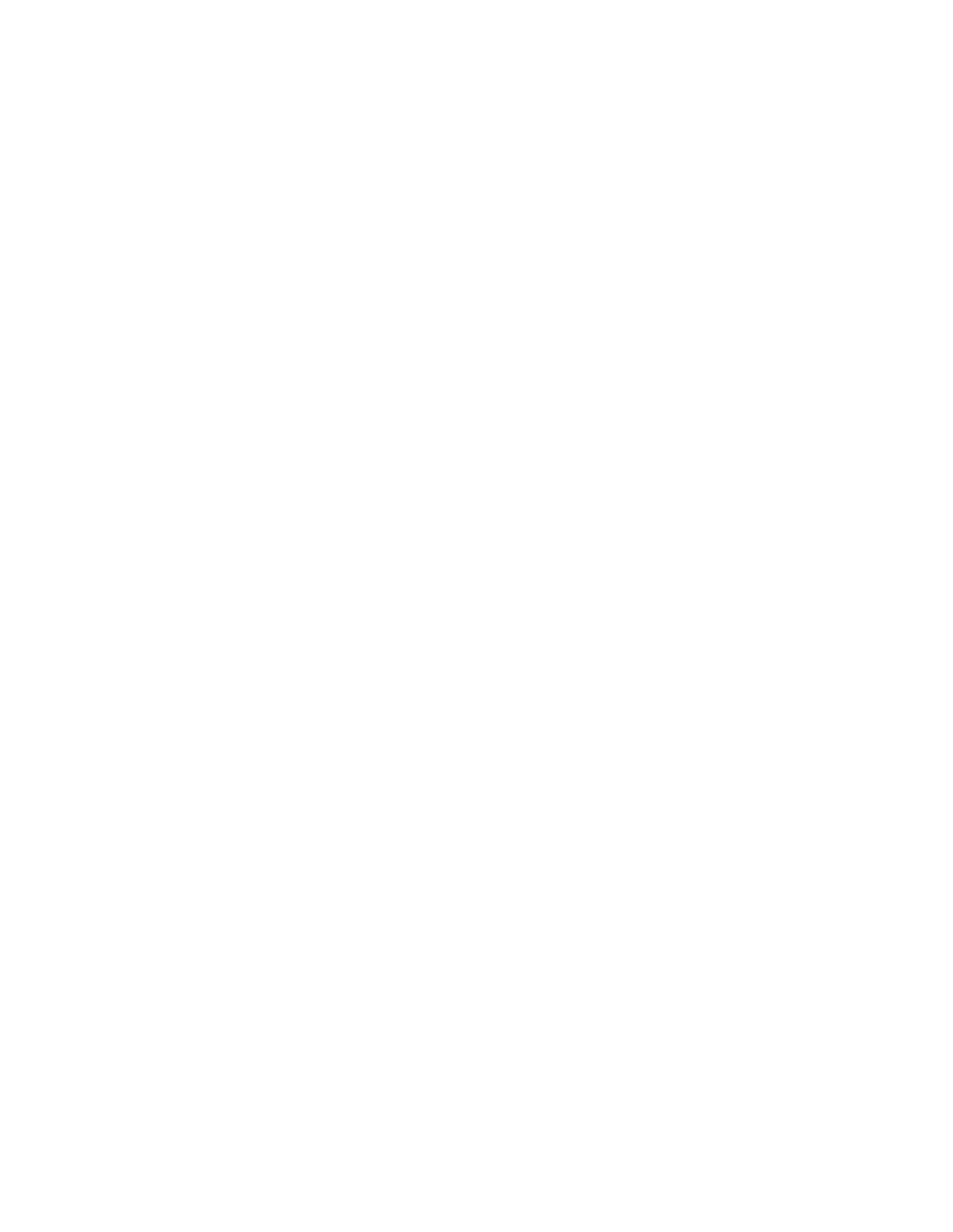# Optional Supplemental Benefits for an additional monthly premium

| <b>PLAN NAME</b>                              | <b>OPTIONAL SUPPLEMENTAL BENEFITS</b> |                |
|-----------------------------------------------|---------------------------------------|----------------|
| Wellcare Giveback (HMO) -<br>H2134 - 002      | □ Centene Silver 1500 20%, Vision 200 | \$28 per month |
| Wellcare Giveback Open (PPO) -<br>H9976 – 004 | $\Box$ Centene Silver 1500 20%        | \$21 per month |

**Monthly plan premium amount** (including optional supplemental package premium amount)







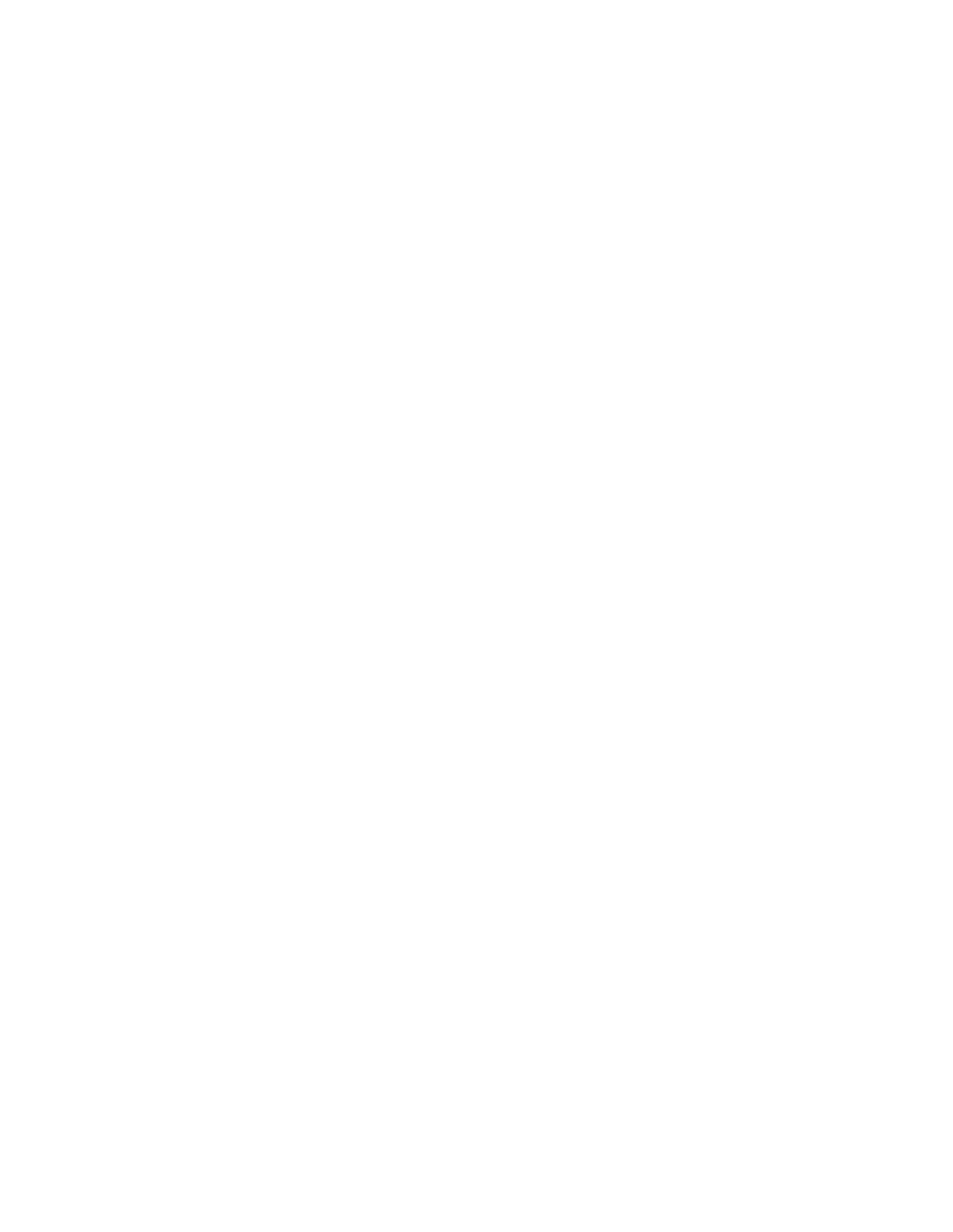# **Section 1** – All fields on this page are required (unless marked optional) First name Last name Optional: Middle initial Birth date M M D D Y Y Y Y Sex ■ Male  $\Box$  Female Phone number **– – Permanent residence street address** (Don't enter a PO Box) City City City Context County City City City City City City City Code **Mailing address**, if different from your permanent address (PO Box allowed) Street address City and the Community of the Community of the Community of the Community of the Community of the Community of **Your Medicare information:** Medicare Number **Is entitled to:** Effective date HOSPITAL (Part A) M M D D Y Y Y Y MEDICAL (Part B) M M D D Y Y Y Y Answer these important questions: 1. Will you have other prescription drug coverage (like VA, TRICARE) in addition to Wellcare? ■ Yes ■ No Name of other coverage

Member number for this coverage Group number for this coverage 2. Are you enrolled in your State Medicaid program?  $\Box$  Yes  $\Box$  No

If "Yes," please provide your Medicaid number:

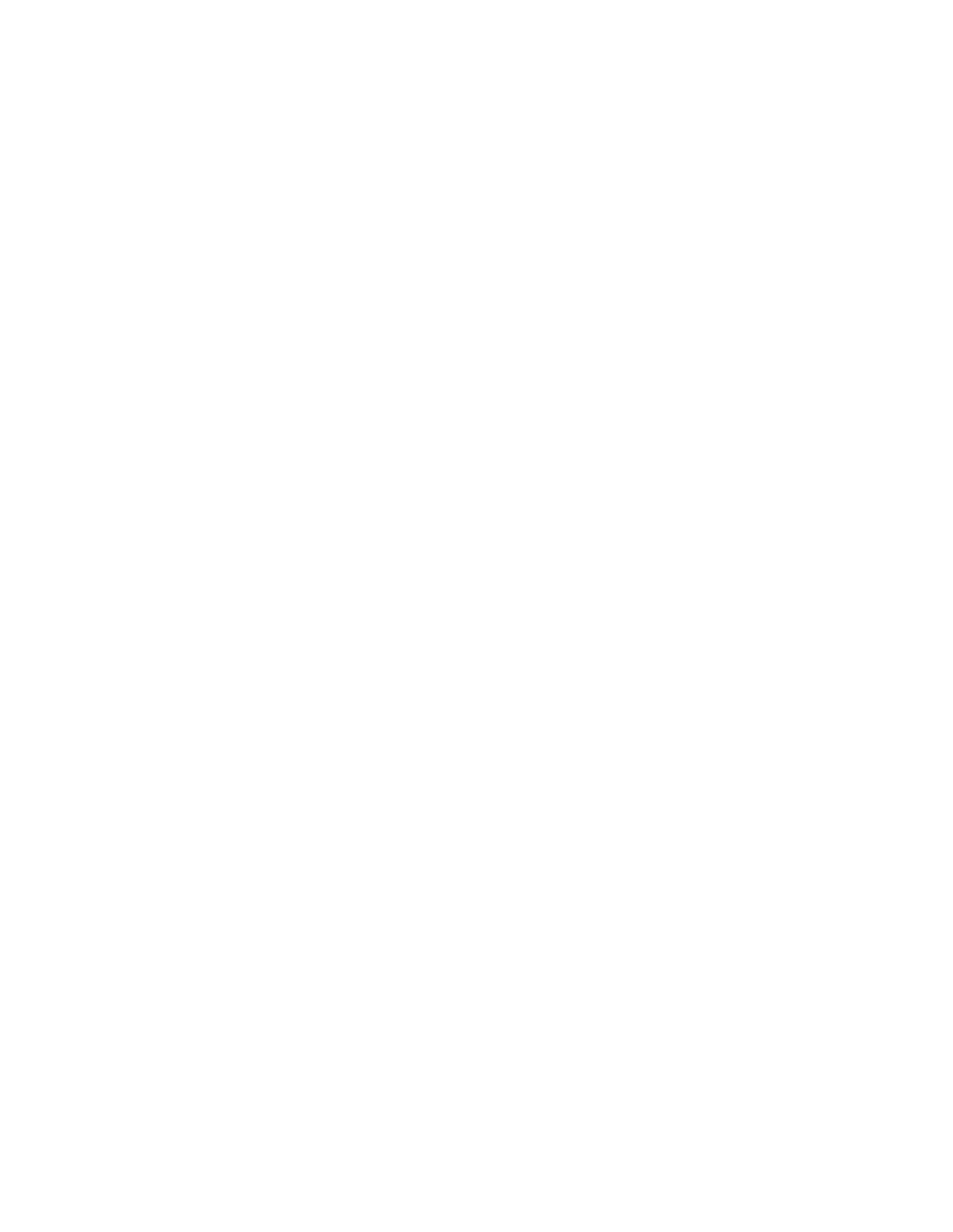## **IMPORTANT:** Read and sign below:

- **•** I must keep both Hospital (Part A) and Medical (Part B) to stay in Wellcare.
- **•** By joining this Medicare Advantage Plan, I acknowledge that Wellcare will share my information with Medicare, who may use it to track my enrollment, to make payments, and for other purposes allowed by Federal law that authorize the collection of this information (see Privacy Act Statement below).
- **•** Your response to this form is voluntary. However, failure to respond may affect enrollment in the plan.
- **•** The information on this enrollment form is correct to the best of my knowledge. I understand that if I intentionally provide false information on this form, I will be disenrolled from the plan.
- **•** I understand that people with Medicare are generally not covered under Medicare while out of the country, except for limited coverage near the U.S. border.
- **•** I understand that when my Wellcare coverage begins, I must get all of my medical and prescription drug benefits from Wellcare. Benefits and services provided by Wellcare and contained in my Wellcare "Evidence of Coverage" document (also known as a member contract or subscriber agreement) will be covered. Neither Medicare nor Wellcare will pay for benefits or services that are not covered.
- **•** I understand that my signature (or the signature of the person legally authorized to act on my behalf) on this application means that I have read and understand the contents of this application. If signed by an authorized representative (as described above), this signature certifies that:

1) This person is authorized under State law to complete this enrollment, and

2) Documentation of this authority is available upon request by Medicare.

|           | Today's date |     |        |   |              |  |  |  |
|-----------|--------------|-----|--------|---|--------------|--|--|--|
|           |              |     |        |   |              |  |  |  |
| Signature |              | M M | $\Box$ | D | $\checkmark$ |  |  |  |

If you're the authorized representative, sign above and fill out these fields:

**Name**

#### **Address**

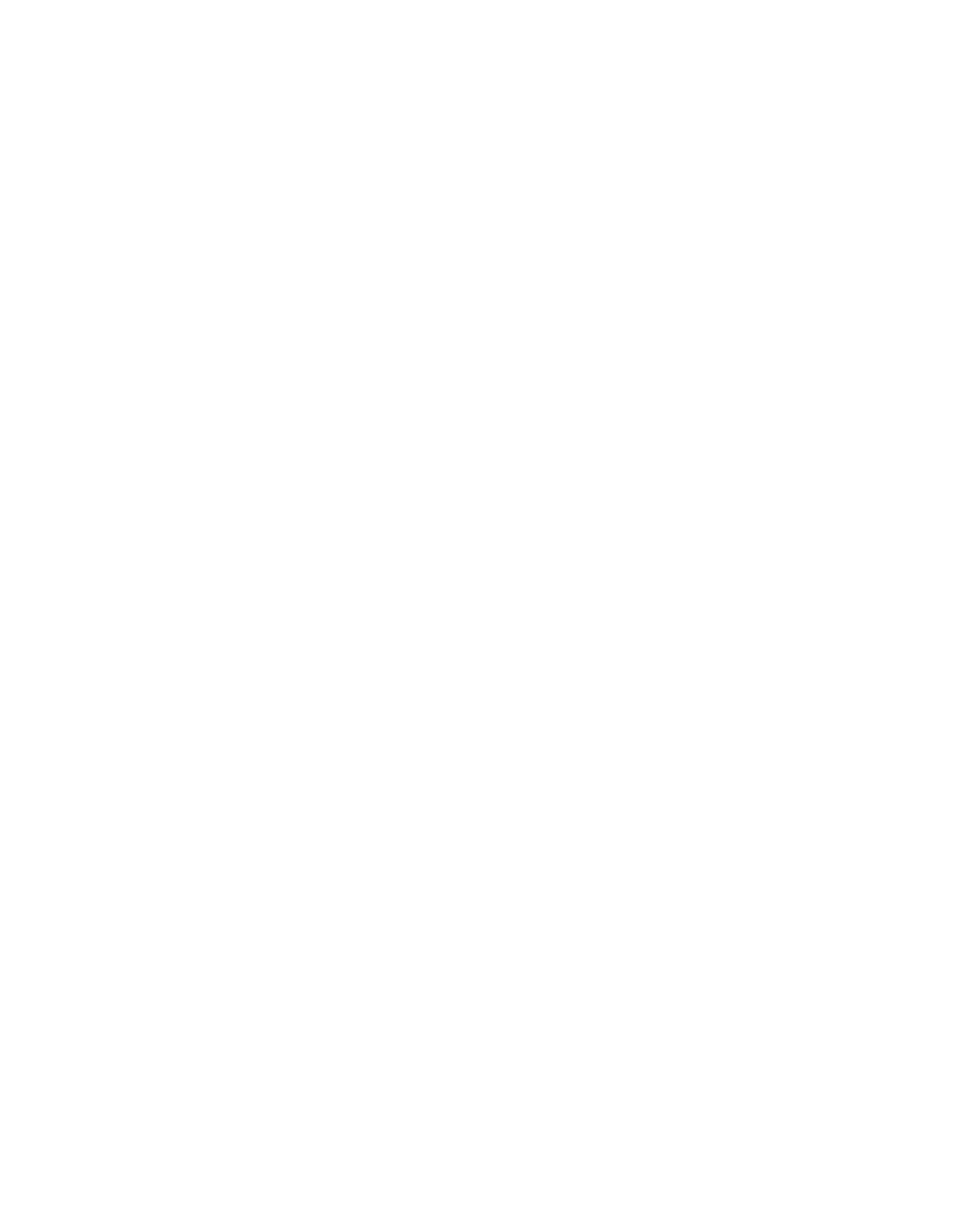| Section 2 - All fields on this page are optional                                                                                                                                                                                                                                                                                                                                                    |  |  |  |  |  |
|-----------------------------------------------------------------------------------------------------------------------------------------------------------------------------------------------------------------------------------------------------------------------------------------------------------------------------------------------------------------------------------------------------|--|--|--|--|--|
| Answering these questions is your choice. You can't be denied coverage because you don't<br>fill them out.                                                                                                                                                                                                                                                                                          |  |  |  |  |  |
| Select one if you want us to send you information in a language other than English.                                                                                                                                                                                                                                                                                                                 |  |  |  |  |  |
| $\Box$ Spanish                                                                                                                                                                                                                                                                                                                                                                                      |  |  |  |  |  |
|                                                                                                                                                                                                                                                                                                                                                                                                     |  |  |  |  |  |
| Select one if you want us to send you information in an accessible format.                                                                                                                                                                                                                                                                                                                          |  |  |  |  |  |
| $\Box$ Braille $\Box$ Large print $\Box$ Audio CD                                                                                                                                                                                                                                                                                                                                                   |  |  |  |  |  |
| Please contact Wellcare at 1-833-543-0246 (HMO & PPO) or 1-844-810-7965 (HMO D-SNP) if you<br>need information in an accessible format other than what's listed above. Our office hours are<br>from October 1 to March 31, you can call us 7 days a week from 8 a.m. to 8 p.m. From April 1 to<br>September 30, you can call us Monday through Friday from 8 a.m. to 8 p.m. TTY users can call 711. |  |  |  |  |  |
| 1. Do you work? □ Yes □ No                                                                                                                                                                                                                                                                                                                                                                          |  |  |  |  |  |
| 2. Does your spouse work? $\Box$ Yes $\Box$ No                                                                                                                                                                                                                                                                                                                                                      |  |  |  |  |  |
| List your Primary Care Physician (PCP), clinic, or health center:                                                                                                                                                                                                                                                                                                                                   |  |  |  |  |  |
|                                                                                                                                                                                                                                                                                                                                                                                                     |  |  |  |  |  |
|                                                                                                                                                                                                                                                                                                                                                                                                     |  |  |  |  |  |
| I want to get the following materials via email.                                                                                                                                                                                                                                                                                                                                                    |  |  |  |  |  |
| Select one or more.                                                                                                                                                                                                                                                                                                                                                                                 |  |  |  |  |  |
| $\square$ Evidence of Coverage (EOC)                                                                                                                                                                                                                                                                                                                                                                |  |  |  |  |  |
| $\Box$ Send me a link to receive my benefit materials online                                                                                                                                                                                                                                                                                                                                        |  |  |  |  |  |

E-mail address: |



<u> 1980 - Johann Barbara, martxa alemaniar a</u>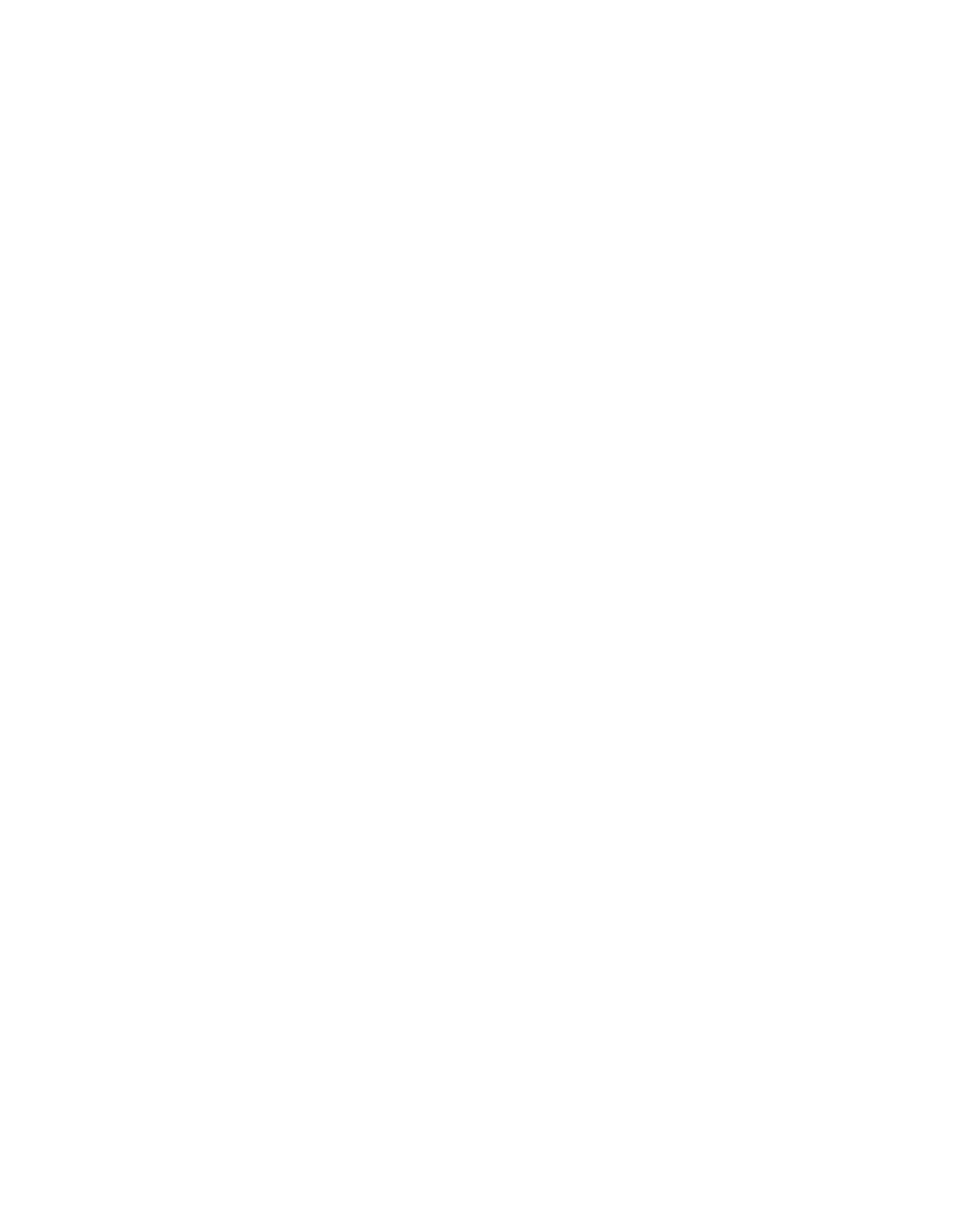# Paying your plan premiums

You can pay your monthly plan premium (including any late enrollment penalty that you currently have or may owe) by mail, "Electronic Funds Transfer (EFT)", "credit card" each month. **You can also choose to pay your premium by having it automatically taken out of your Social Security or Railroad Retirement Board (RRB) benefit each month.**

**If you have to pay a Part D-Income Related Monthly Adjustment Amount (Part D-IRMAA), you must pay this extra amount in addition to your plan premium.** The amount is usually taken out of your Social Security benefit, or you may get a bill from Medicare (or the RRB). DON'T pay Wellcare the Part D-IRMAA.

If you don't select a payment option, you will get a bill each month.

#### Please select a premium payment option:

 $\Box$  Get a bill

 $\Box$  Automatic deduction from your monthly Social Security or Railroad Retirement Board (RRB) benefit check. I get monthly benefits from:  $\square$  Social Security  $\square$  RRB

(The Social Security/RRB deduction may take two or more months to begin after Social Security or RRB approves the deduction. In most cases, if Social Security or RRB accepts your request for automatic deduction, the first deduction from your Social Security or RRB benefit check will include all premiums due from your enrollment effective date up to the point withholding begins. If Social Security or RRB does not approve your request for automatic deduction, we will send you a paper bill for your monthly premiums.)

#### **PRIVACY ACT STATEMENT**

The Centers for Medicare & Medicaid Services (CMS) collects information from Medicare plans to track beneficiary enrollment in Medicare Advantage (MA) Plans, improve care, and for the payment of Medicare benefits. Sections 1851 and 1860D-1 of the Social Security Act and 42 CFR §§ 422.50 and 422.60 authorize the collection of this information. CMS may use, disclose and exchange enrollment data from Medicare beneficiaries as specified in the System of Records Notice (SORN) "Medicare Advantage Prescription Drug (MARx)", System No. 09-70-0588. Your response to this form is voluntary. However, failure to respond may affect enrollment in the plan.

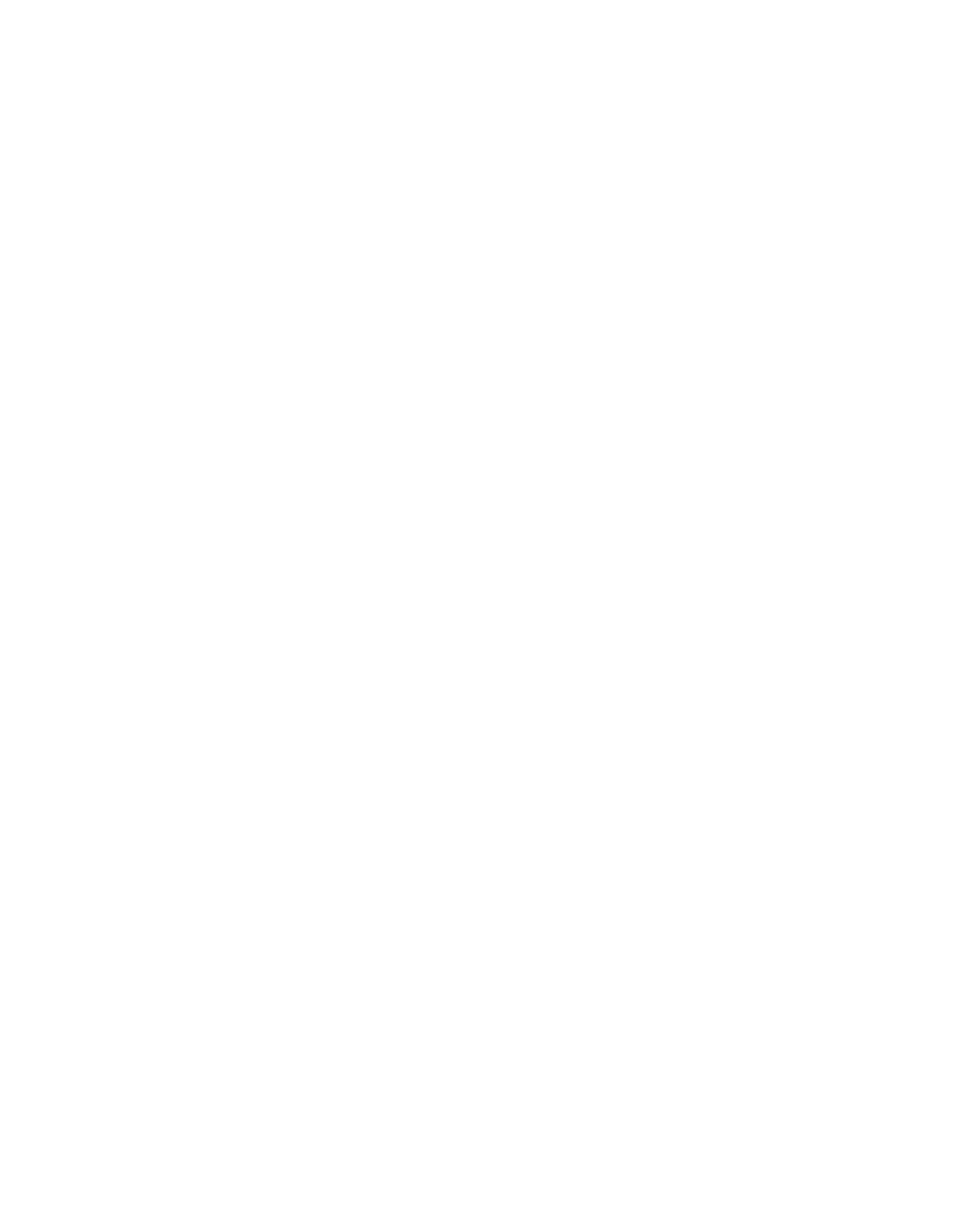| <b>OFFICE USE ONLY:</b><br>Name of staff member/agent/broker (if assisted in enrollment):                                                                                                                                                                                                                  |  |  |  |  |
|------------------------------------------------------------------------------------------------------------------------------------------------------------------------------------------------------------------------------------------------------------------------------------------------------------|--|--|--|--|
| Plan ID $#$ :<br><b>Effective date of coverage:</b><br>$\overline{Y}$<br>$\overline{D}$<br>$\overline{Y}$<br>M<br>D<br>M                                                                                                                                                                                   |  |  |  |  |
| □ ICEP/IEP □ AEP SEP (type):<br>$\Box$ Not eligible                                                                                                                                                                                                                                                        |  |  |  |  |
| Wellcare sales representative/Authorized agent<br>(individual sales representative/agent who completed the application)<br><b>Agent type</b> (select one): $\Box$ Authorized agent $\Box$ Wellcare employee<br><b>Complete section below:</b><br>Sales rep/Agent name<br>Sales rep/Agent NPN #             |  |  |  |  |
| Agent ID#:<br>Agency/FMO affiliation:<br>(if applicable)                                                                                                                                                                                                                                                   |  |  |  |  |
| This information must match your approved Wellcare licensing records.                                                                                                                                                                                                                                      |  |  |  |  |
| Agent phone #:                                                                                                                                                                                                                                                                                             |  |  |  |  |
| <b>Email</b><br><b>Agency/FMO phone # (if applicable)</b>                                                                                                                                                                                                                                                  |  |  |  |  |
|                                                                                                                                                                                                                                                                                                            |  |  |  |  |
| Sales representative/authorized agent application receipt date:<br>(Applications must be received at Wellcare<br>M<br>D<br>Y<br>M<br>D<br>Υ<br>within 1 calendar day of this date.)<br>Application receipt location: $\Box$ Appointment $\Box$ Sales event<br>$\square$ Walk-in<br>$\Box$ Other (specify): |  |  |  |  |
| <b>Provider information for HMO plans:</b>                                                                                                                                                                                                                                                                 |  |  |  |  |
| PCP NPI:<br>PCP name:                                                                                                                                                                                                                                                                                      |  |  |  |  |
| PPG ID:<br>PPG name:                                                                                                                                                                                                                                                                                       |  |  |  |  |
| Is PCP/PPG selected accepted for the plan chosen? $\Box$ Yes $\Box$ No<br>Current patient? □ Yes □ No                                                                                                                                                                                                      |  |  |  |  |
| Physician of choice information for PPO plans:                                                                                                                                                                                                                                                             |  |  |  |  |
| POC/PCP NPI:<br>POC name:                                                                                                                                                                                                                                                                                  |  |  |  |  |
| POC address:                                                                                                                                                                                                                                                                                               |  |  |  |  |
| Effective date:<br>M<br>D<br>Y<br>Y<br>Y<br>M<br>D                                                                                                                                                                                                                                                         |  |  |  |  |
| <b>Broker Application Submissions:</b> Sales representative/Agent must fax the Scope of<br>Appointment and Enrollment Forms to 1-844-222-3180.                                                                                                                                                             |  |  |  |  |

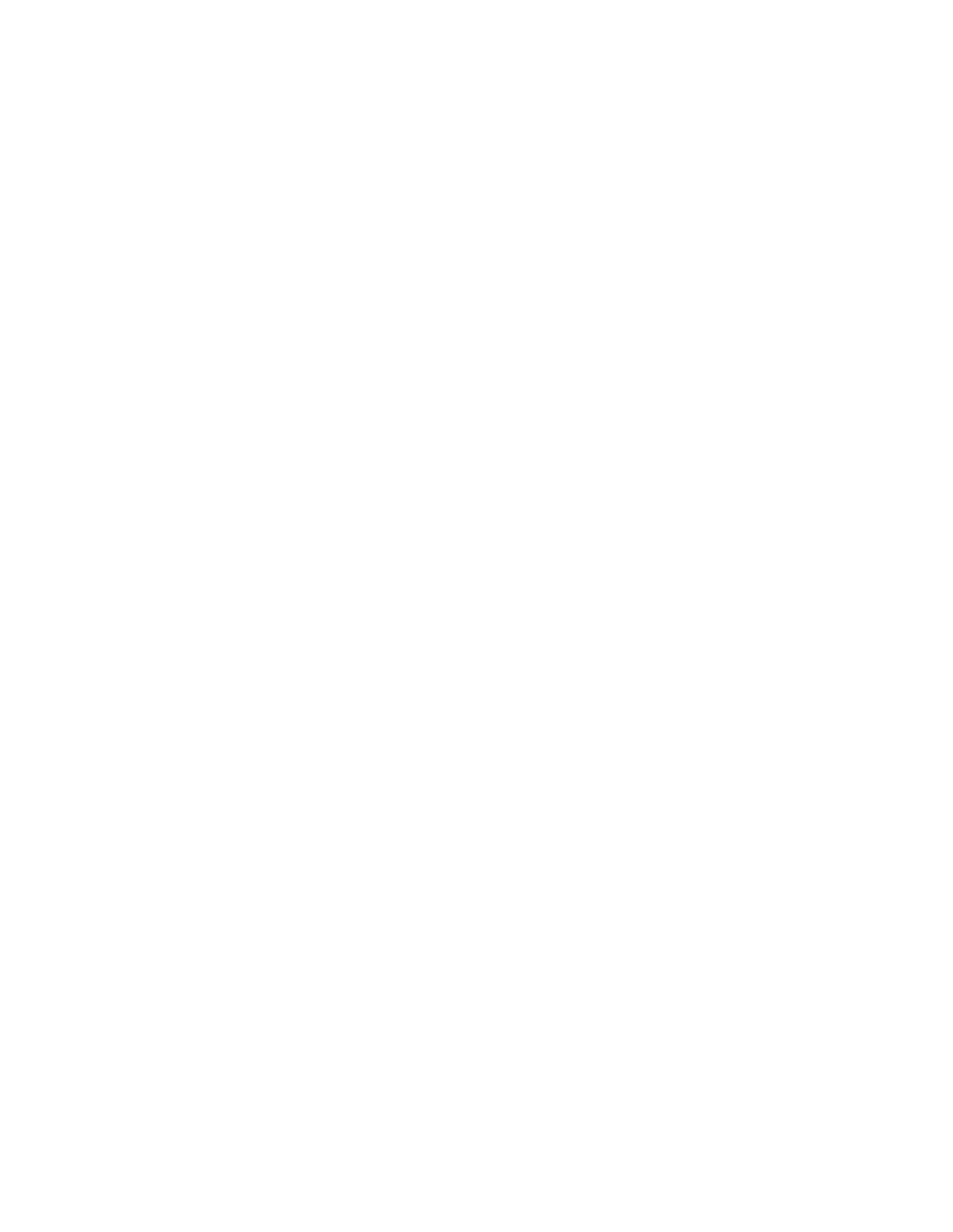#### **Typically, you may enroll in a Medicare Advantage plan only during the annual enrollment period from October 15 through December 7 of each year.** There are exceptions that may allow you to enroll in a Medicare Advantage plan outside of this period.

Please read the following statements carefully and check the box if the statement applies to you. By checking any of the following boxes, you are certifying that, to the best of your knowledge, you are eligible for an Enrollment Period. If we later determine that this information is incorrect, you may be disenrolled.

- $\Box$  I am new to Medicare.
- $\Box$  I am enrolled in a Medicare Advantage plan and want to make a change during the Medicare Advantage Open Enrollment Period (MA OEP).
- $\Box$  I recently moved outside of the service area for my current plan or I recently moved and this plan is a new option for me. I moved on  $\begin{array}{|l|} \hline \text{M} & \text{M} & \text{D} & \text{D} & \text{Y} & \text{Y} & \text{Y} & \text{Y} \ \hline \text{(insert date)}. \hline \end{array}$
- $\Box$  I recently was released from incarceration. I was released on (insert date).  $\begin{array}{ccccccc}\n& & & & & & & \n\hline\n& & & & & & & & \n\end{array}$  M M D D Y Y Y Y
- $\Box$  I recently returned to the United States after living permanently outside of the U.S. I returned to the U.S. on (insert date).  $M \times N$   $N \times N$
- $\Box$  I recently obtained lawful presence status in the United States. I got this status on (insert date).  $M \cup N$  M  $N \cup N$  D
- $\Box$  I recently had a change in my Medicaid (newly got Medicaid, had a change in level of Medicaid assistance, or lost Medicaid) <br>on (insert date). M M D D Y Y Y Y
- □ I recently had a change in my *Extra Help* paying for Medicare prescription drug coverage (newly got *Extra Help*, had a change prescription and *coverage* (newly got *Extra Help*, had a change MMMDD D<br>in the level of *Extra Help*, or lost *Extra Help*) on (insert date).
- $\Box$  I have both Medicare and Medicaid (or my state helps pay for my Medicare premiums) or I get *Extra Help* paying for my Medicare prescription drug coverage, but I haven't had a change.
- $\Box$  I am moving into, live in or recently moved out of a Long-Term Care Facility (for example, a nursing home or long-term care Care ractity (for example, a hursing nome of long-term care  $\overline{M}$  M D D Y Y Y Y  $\overline{Y}$  facility). I moved/will move into/out of the facility on (insert date).
- $\Box$  I recently left a PACE program on (insert date).
- $\Box$  I recently involuntarily lost my creditable prescription drug coverage (coverage as good as Medicare's). I lost my drug coverage on <br>(insert date). M M D D Y Y Y Y
- $\Box$  I am leaving employer or union coverage on (insert date).
- $\Box$  I belong to a pharmacy assistance program provided by my state.
- $\Box$  My plan is ending its contract with Medicare, or Medicare is ending its contract with my plan.

9 of 10